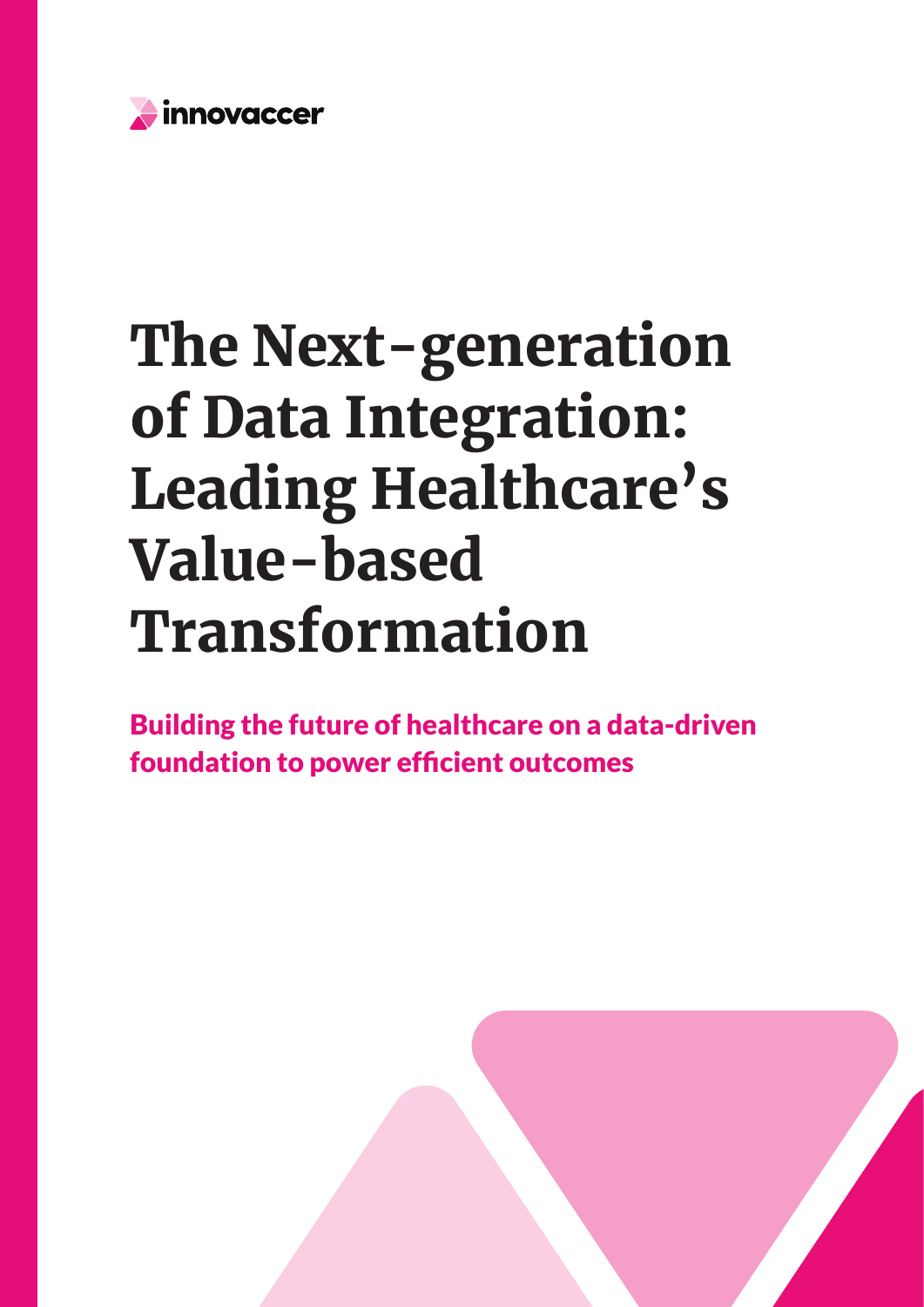### Executive Summary

The amount of data available in the healthcare space has grown tremendously over the past few years. Healthcare information from electronic health records, claims, laboratory, and pharmacy is increasing every second. There are more than a hundred different types of EHRs in healthcare and each of them generates and parses data in a different format. Apart from creating the issues of interoperability and data exchange across the network, different EHRs and data formats are also a barrier to data acquisition.

Due to the sudden growth in data and the federal government's initiative, **Meaningful Use**, that makes effective application and exchange of electronic data instrumental, healthcare organizations are extremely focused on aggregating and connecting disparate data sets.

#### **One of the biggest challenges with healthcare data integration is that data comes in from multiple sources, in multiple formats.**

Transforming or adapting to a newer or popular format of data exchange would be the first step. However, the EHRs implemented at healthcare organizations use their own proprietary format to store and process data. Additionally, most of them follow a "Black Box" architecture, so modifications to the existing model are expensive at best and nearly impossible at worst.

Due to system and integration challenges, almost 44% of healthcare organizations are unable to use all the available data, which costs healthcare \$342 billion annually.<sup>1</sup>

The Data Activation Platform enables agile and robust data integration of disparate sources by leveraging Big Data technology. The platform is built to enable true interoperability among various healthcare data systems to deliver actionable insights. With pre-built connectors to 60+ widelyused EHRs, 10+ payers, and multiple data exchange standards, the platform is purpose-built for interoperability. The platform can acquire, ingest, and process data from various sources and store it as a single source of truth. The integrated data obtained can be processed using different pre-built modules and help healthcare executives gain actionable insights.

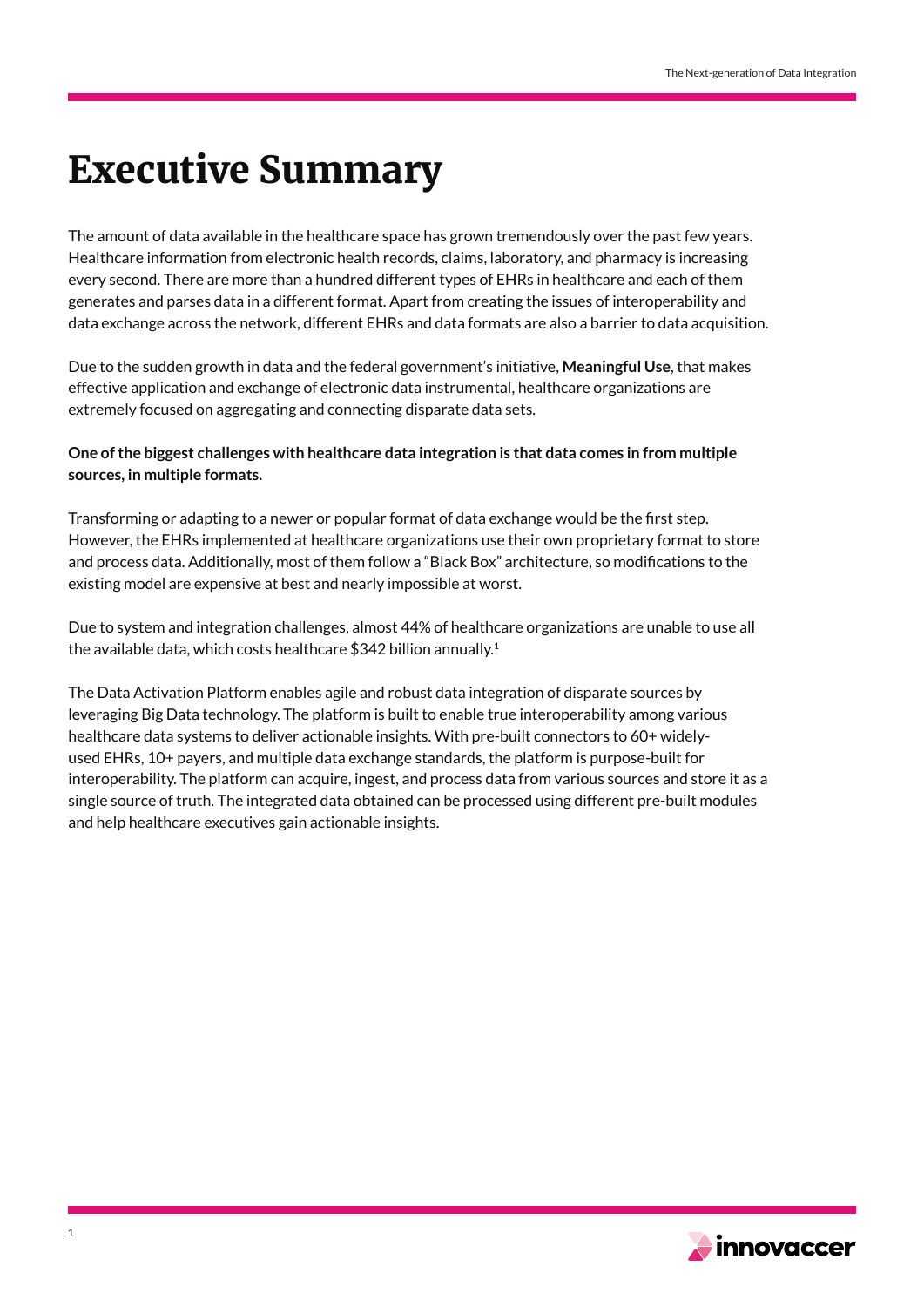### Challenges with healthcare data activation

In a survey, 95% of the healthcare providers said interoperability challenges limit their ability to transfer data from one medical center to another.2 Data is stored in different formats, and the implementation rate of common standards is still low due to which data parsing becomes challenging. Additionally, data to be transmitted- be it clinical data systems, claims data systems, RCM systems- are sent using different formats and protocols, like TCP/IP, SFTP, HTTP, web services. Since there are multiple disparate data sources being operated by several 'Black Box' models, coordinating care efficiently for an organization becomes a roadblock in their journey to value-based care.

### The most common and significant of all the challenges with a data-driven healthcare is the lack of complete, consistent data that calls for holistic, integrated records.

On a small scale, when the information had to be exchanged within an organization, data from different brands of EHRs was easier to put together. Today, even though more than 78% office-based physicians use a certified EHR to collect and store data about patients and 9 out of every 10 physicians have an  $EHR<sup>3</sup>$ , only 41% of them are able to share this information across organizations.<sup>4</sup> Several physicians using an EHR still use localized, server-based platforms with no connectivity. Reworking EHR implementation is not possible, as setting them up is a cost-prohibitive initiative, taking up almost \$33,000 per physician in mere implementation, with an additional  $$17,000$  per physician annually.<sup>5</sup>

Majorly, there are three key challenges with data integration that create a roadblock for data-driven healthcare:

#### ▶ The presence of inconsistent, fragmented, and unstructured data

Data in healthcare comes from various EHRs, spreadsheets, standalone applications, medical devices, and a lot more. Instead of integrating vital information and presenting it in unified integrated record, the disconnected sources end up increasing data fragmentation across the network. Moreover, EHRs lack the capability of integrating master patient data obtained from other sources like payer contracts, lab test results, clinical documentation, etc.

#### ▶ Black Box Model

Many EHRs follow a 'Black Box' approach, where the entire process of data collection and storing takes place on the inside and the end user is unaware of the inside processes. When a data source or an EHR changes their data feed structures, changing the integration interface is a challenge. This usually isn't a major issue until a resource-intensive demand comes up, requiring trustworthy, authoritative information about patients, services, referral networks, and relationships among entities.

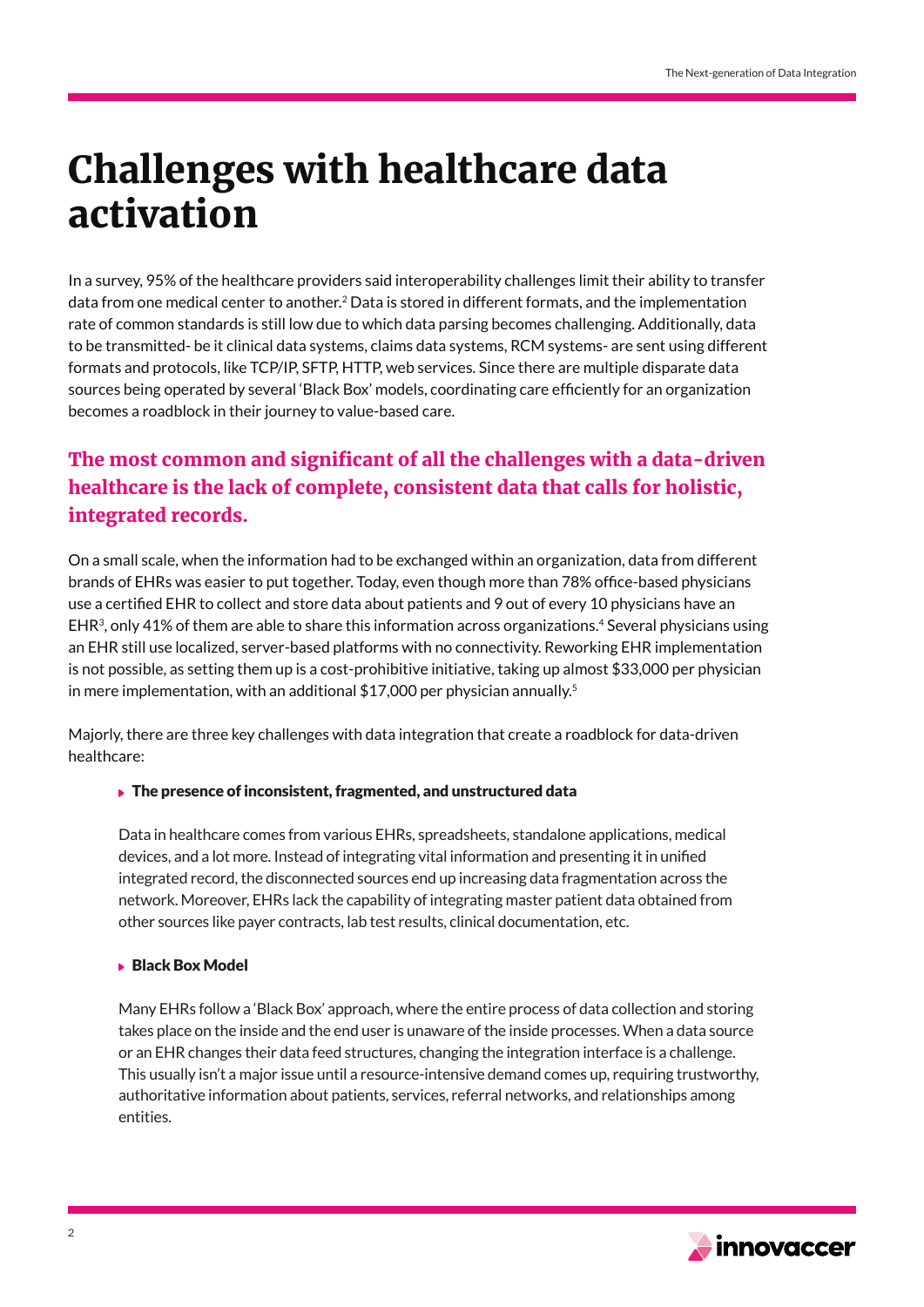#### $\blacktriangleright$  Inadequate data sharing standards

Even after complete data collection, it can't be passed on to other stakeholders in the network because of lack of appropriate sharing standards. Different versions of EHRs deployed across various settings have a different underlying schema. Additionally, every data format makes use of different transmission protocols- TCP/IP, SFTP, HTTP, web services. There are also different methodologies for healthcare data transmission- real-time, batched, and late-binding. However, due to lack of incomplete and fragmented incoming data, the process of analytics and transmission takes a hit. This makes data sharing and accessing often unachievable and outcome-based care in real time challenging.

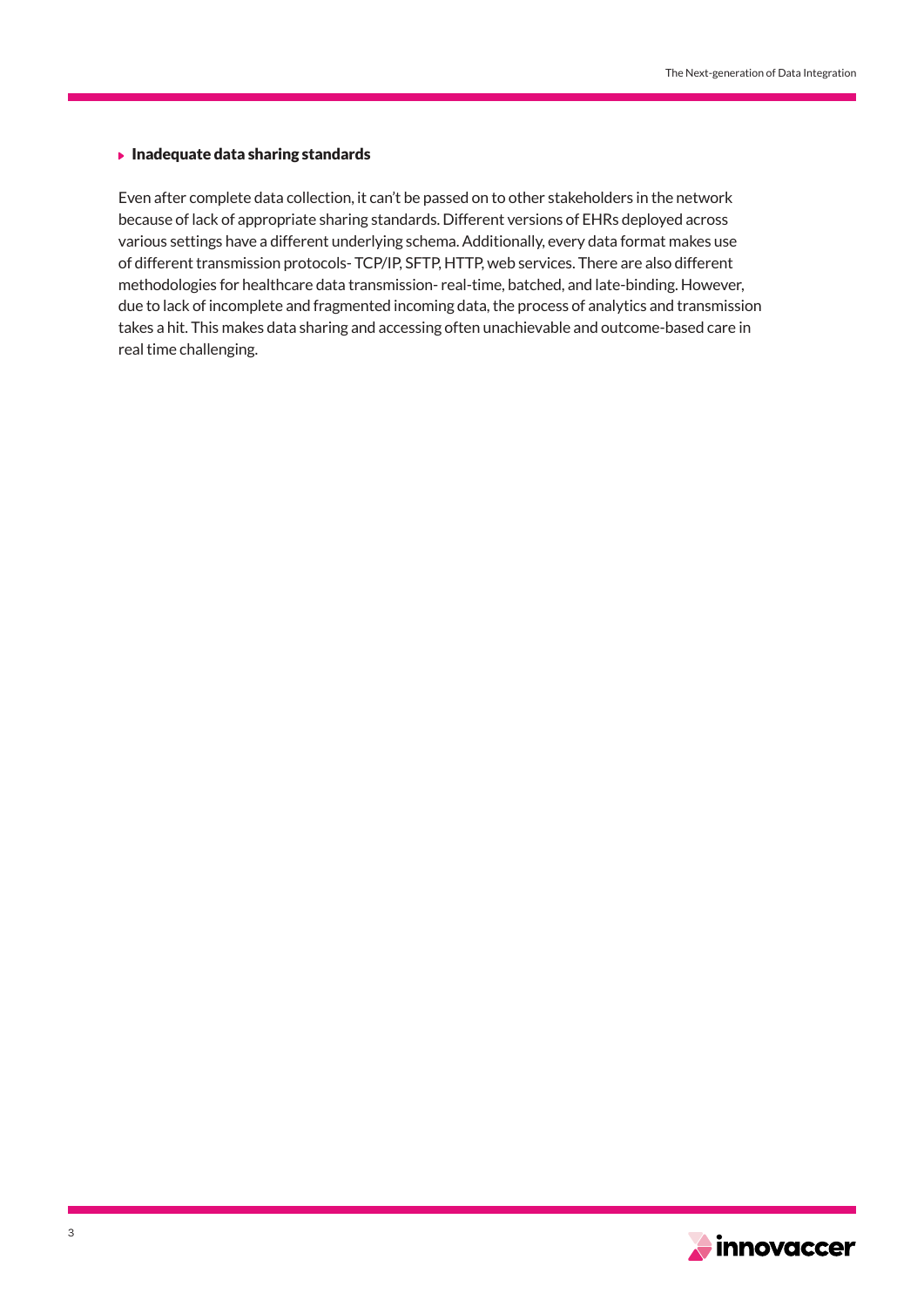### Advancing with an Integrated Approach

Currently, healthcare organizations have multiple datasets- graphic, textual, coded, unstructured, analyzed, filtered, non-filtered, and more. This apart, there are several sources of patient information necessary to consider in the decision-making process such as:

- ▶ Lab reports
- $\blacktriangleright$  Handwritten consultation and prescriptions
- $\triangleright$  Progress notes from the care teams
- ▶ Transcribed and typed operative reports
- ▶ Medical history on paper charts

The volume of healthcare data is ever-increasing and providers cannot always retrieve and view valuable information in rapidly-evolving clinical encounters. As a result, healthcare organizations are overwhelmed with multiple and disparate sets of data which results in ineffective and fragmented insights.

An integrated approach towards healthcare is much more than just integrating health information and getting standalone systems to communicate with each other. It is about moving toward delivering integrated care- holistic in terms of input, delivery, and management.

An integrated approach to healthcare can solve multiple issues, and many existing capabilities can be enhanced to optimize outcomes:

- Relevant and useful clinical information at the point of care.
- Improved quality of care and outcomes.
- $\blacktriangleright$  Improved clinician performance.
- $\blacktriangleright$  Flexible and accurate patient monitoring.
- ▶ Optimized operational efficiency and quality.

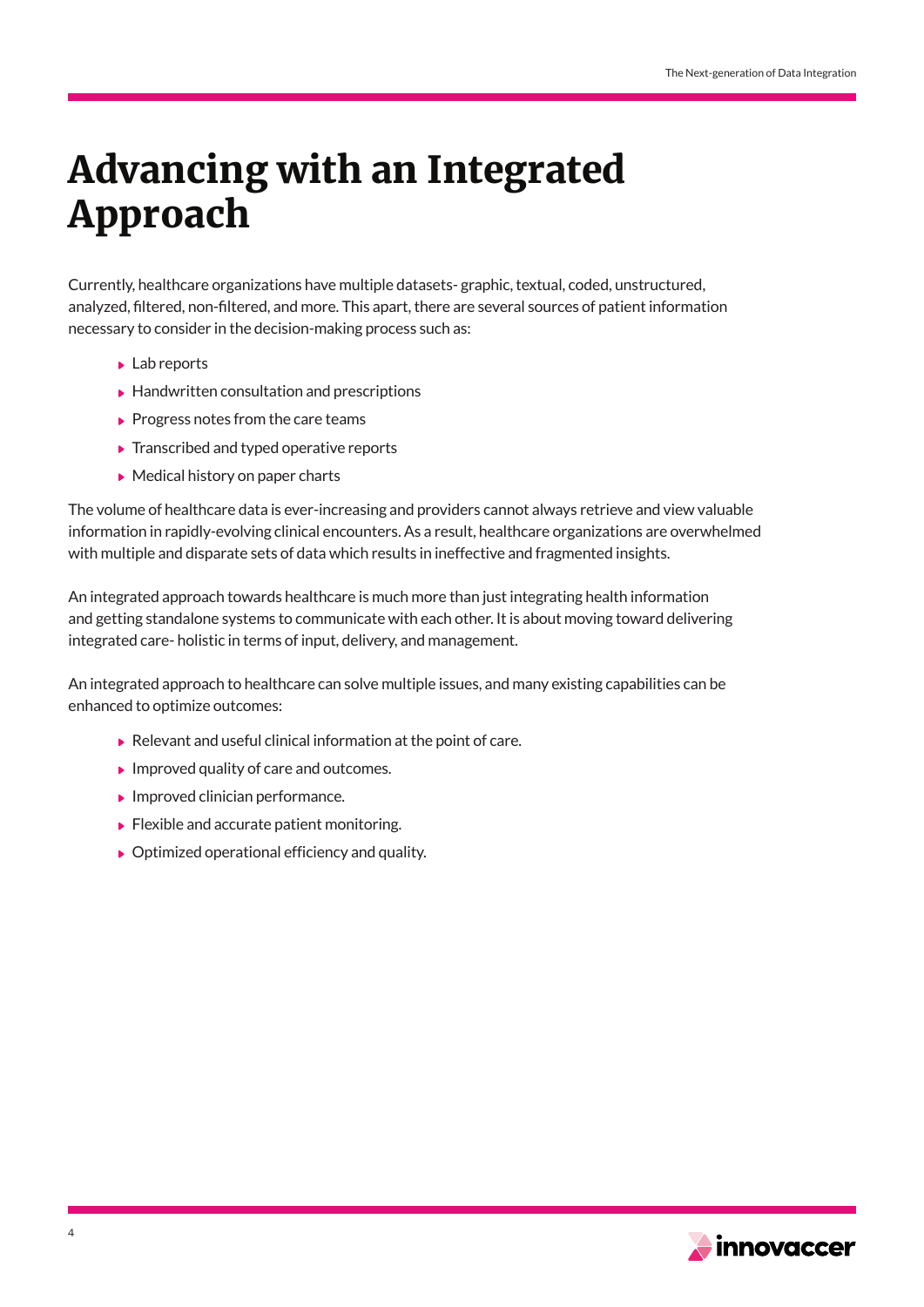### Innovaccer's Data Activation Platform- Bringing Big Data to **Healthcare**

Healthcare data integration is a challenge for many, and Innovaccer's premier Data Activation Platform counters this issue in more than one way. The platform enables agile and robust data integration of disparate sources by leveraging Big Data technology. The platform is built to enable true interoperability among various healthcare data systems to deliver actionable insights.

The Data Activation Platform lets you integrate disparate sources of data without having to write a single line of code by doing most of the heavy-lifting itself. The platform with its agile and modular structure can ingest structured, semi-structured, as well as unstructured data and pool it in as a single source of truth. With a scalable architecture, the Data Activation Platform can work with legacy, upcoming as well as custom-made systems and can grow as the amount of data increases, assimilating data from various sources. The platform can ingest raw data and gives the user the flexibility to configure and reconfigure the underlying structure on the go. Coupled with heuristic analytics, providers can use the integrated records to identify discrepancies, derive meaningful insights, and ensure integrity.

### The Data Activation Platform has pre-built connectors to connect with some of the following EMRs/EHRs:

**eClinicalWorks, Practice Fusion, HMS, Allscripts, Athenahealth, Intergy, Amazing Charts, Allscripts Professional, AltaPoint, Allscripts MyWay, Care360, e-MDs, SOAPware Inc, GE Centricity, MicroMD, Greenway PrimeSuite, NextGen, Aprima, Advanced Data Systems, Corporation, Allscripts TouchWorks, DoctorsPartner LLC, HealthFusion Inc, McKesson, Medisoft, Office Practicum**

The platform allows easy transformation of data and standardization and brings them onto a unified Data Activation Platform. The data processes can be performed in real time, depending on the required frequency. The platform's ETL pipelines allow a detailed overview and comprehensive management of the incoming data, along with the ability to raise alerts and push notifications.

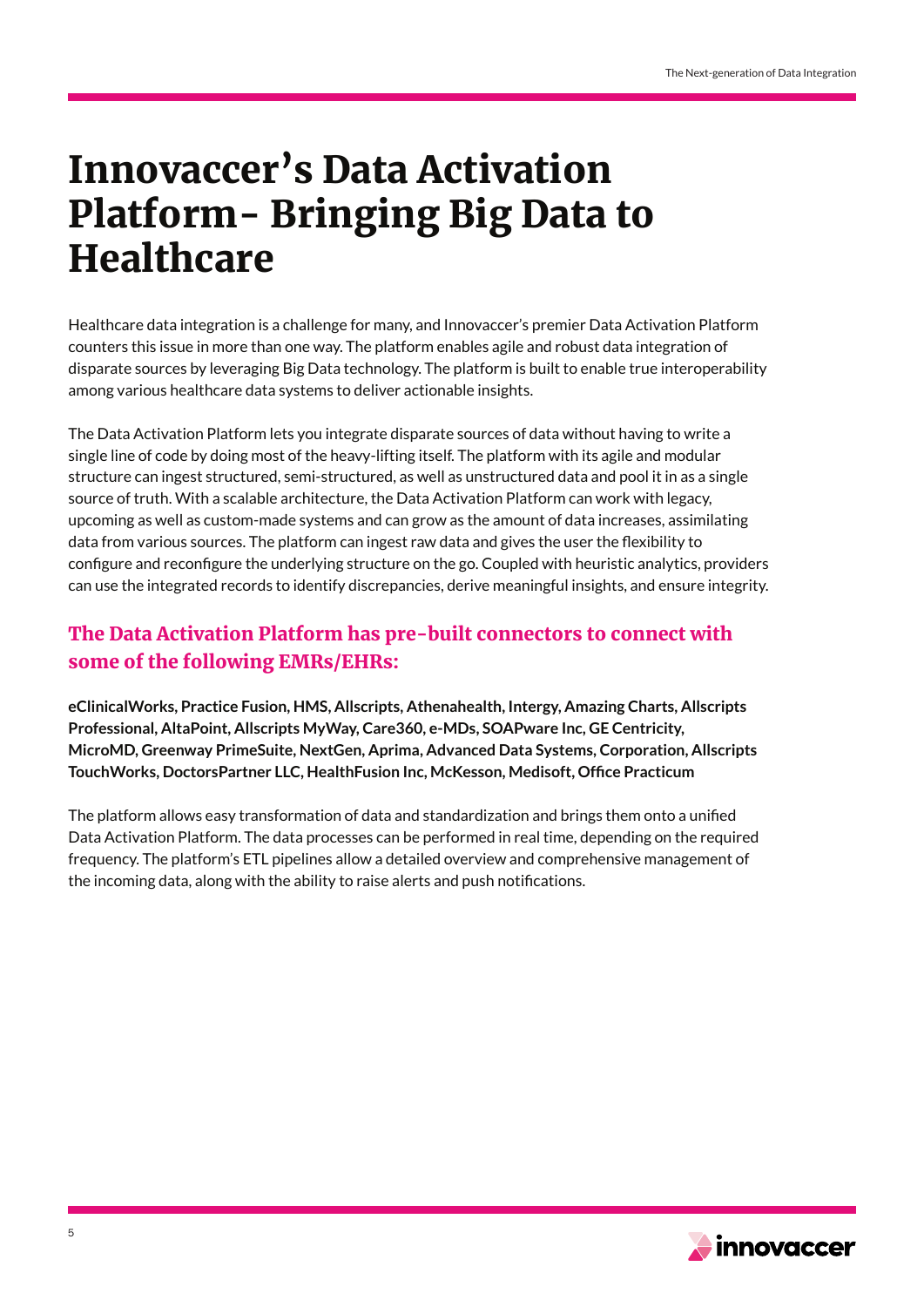# Data Activation Platform's Gateway

The platform has been made to integrate data from any number of sources onto a unified data repository, based on a Hadoop Big Data infrastructure. The platform can ingest a large amount of data from multiple feeds, like:

- CCDA documents
- ▶ Connectivity from FHIR spec. sources.
- **EMRs**
- ▶ X12 837/835 files
- ▶ ADT feeds
- ▶ Flat file dumps/CSV files
- ▶ HL7 feeds

The Data Activation Platform Gateway is designed with a drag-and-drop interface that offers to easily build connectors to ingest data from these sources. The platform is equipped with preconfigured templates, facilitating configurations and connections with new data sources in just a click. When EHRs or payers change their data feed structures, changing the entire interface is tedious. Data Activation Platform's Gateways solves this issue to a great extent by offering connections with just a click.

### With the Data Activation Platform's visual ETL pipelines and a point-and-click interface, users can examine the broken transformations and have the autonomy to change the underlying schema or user access, right from the user interface to ensure continuity in data ingestion.

The platform offers visual ETL pipelines that facilitate easy identification of broken transformations. Innovaccer's pipeline are designed with a point-and-click interface that offers easy configuration and provide room for any future changes in the underlying schema or user access. The platform is also equipped with preconfigured templates for widely used data sources to facilitate configurations in just a click. With its modular and micro-service architecture, the Data Activation Platform is ideal for integrating distributed datasets. It filters and pushes data on the user's end, while the cleansing and integration processes are performed on the server end.

The Data Activation Platform follows a unique approach in order to build real-time data streams. The data from the user's end follows a 'push' mechanism, instead of a centralized 'pull' mechanism, which gives clients the autonomy to decide how frequently data needs to be streamed and control over what information has to be transmitted.

Once the data is integrated and structured, it is incorporated into a single patient view- Patient 360, powered by Enterprise Master Patient Index (EMPI), which comes with two built-in features:

- ▶ Ability to interface with vendor-specific EMPI solutions.
- A built-in, holistic patient repository with a configurable search-and-match algorithm.

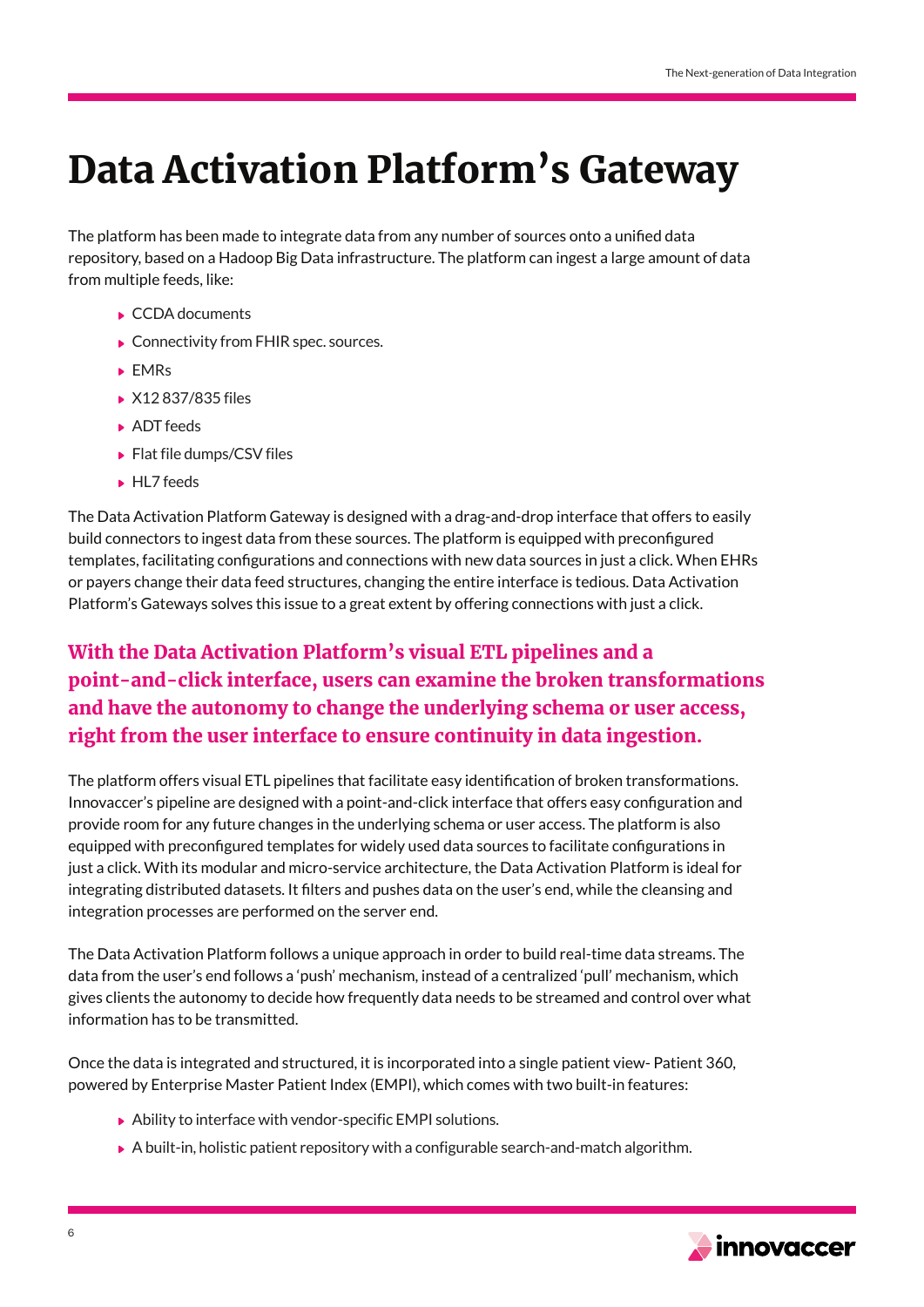## Data Activation Platform's Gateway

Data quality can affect care outcomes in the long run and has to be optimal. A data point as simple as the gender of the patient, if parsed and documented imperfectly can have a major effect on a patient's EMPI, resulting in poor quality outcomes. The platform offers a Data Quality tool that identifies data gaps and offers assistance in cleaning up pipelines so that raw data can be easily cleansed, normalized, and ingested into the data lake. The Data Quality tool runs a quality check pre-ingestion and works on presenting data in a cleansed and normalized form and verifies the transformations post-ingestion. In case of any anomaly, the tool alerts developers so that they can take corrective actions to ensure data validity on a continuous basis and have data integrity maintained over time.

The Data Quality tool helps with:

- $\blacktriangleright$  Examine and fill gaps in raw data
	- Examine the fill rate of data columns
	- Identify and rectify erroneous data sources
- ▶ Data profile
	- Setting up data transformations
- ▶ Verify correct transformations
	- Reviewing data quality pre- and post- ingestion to ensure accurate data transformations
- ▶ Alert developers
	- When an anomaly is detected, the changes in data feeds trigger notifications that alert developers to take remedial actions.

#### **Innovaccer's pipelines can standardize the following types of feeds:**

- 1. Ordering Provider Speciality
- 2. Servicing Provider Speciality
- 3. Attending Provider Speciality
- 4. Admitting Provider Speciality
- 5. Consulting Provider Speciality
- 6. Gender
- 7. Ethnicity
- 8. Marital Status
- 9. Relationship
- 10. Activity Code
- 11. Allergen Name
- 12. Allergy Status
- 13. Immunization Status
- 14. Admission Type
- 15. Re-admission Indicator
- 16. Admit Source
- 17. Patient Class or Type
- 18. Discharge Disposition Code
- 19. Service Type
- 20. Place of Service
- 21. Primary Diagnosis Status
- 22. DRG- (diagnosis-related group)
- 23. Additional diagnosis
- 24. Medications
- 25. Order Status
- 26. Result Status
- 27. Procedure Coding System
- 28. Abnormal tests

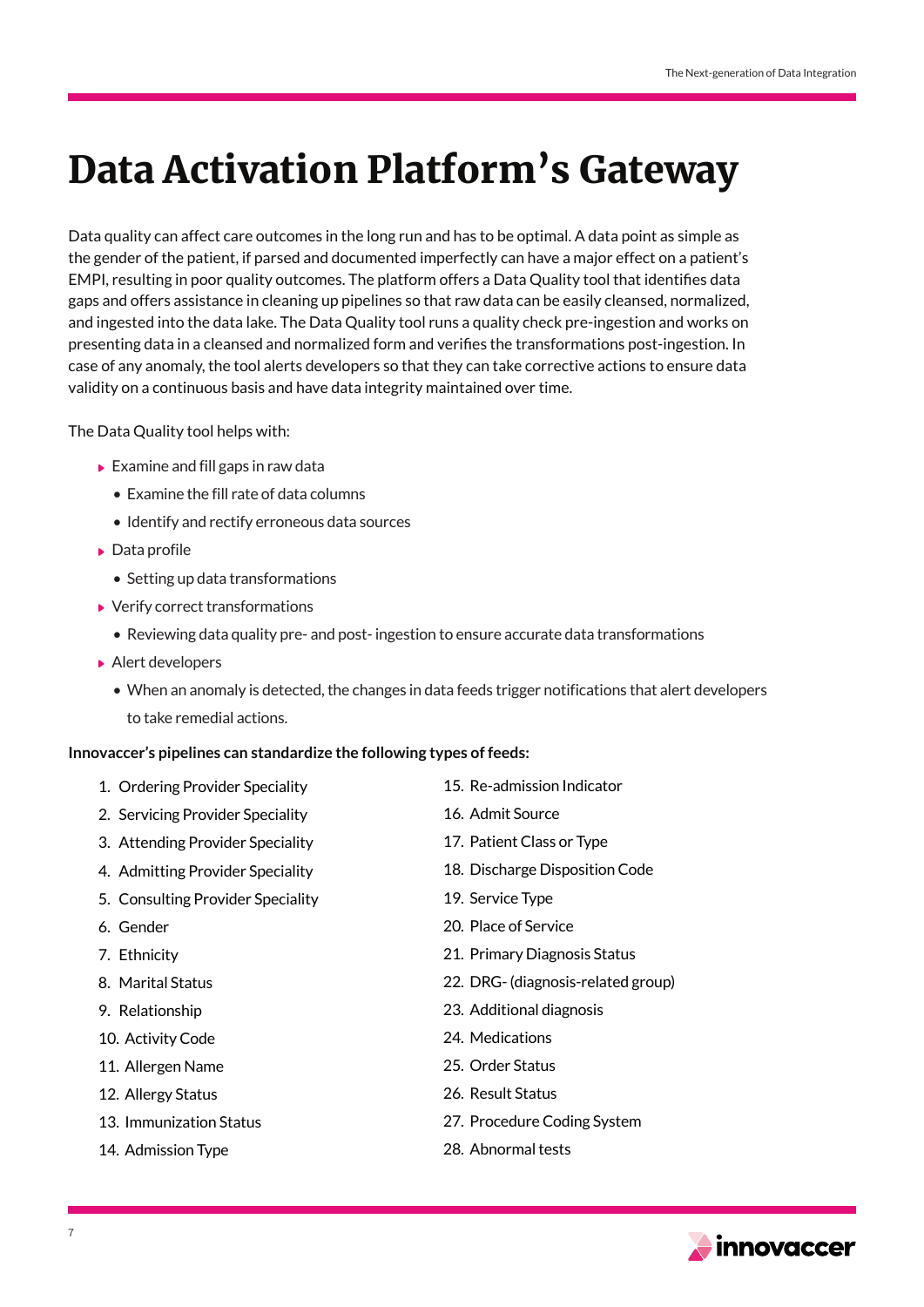- 29. Transaction Service Code
- 30. Transaction Type
- 31. Claim Type Code
- 32. Adjustment Status
- 33. Claim Billing Facility Type
- 34. Revenue Center Code

### Enterprise Master Patient Index (EMPI)

After integration and structuring of patient data, the Data Activation Platform's EMPI Tool assigns an Enterprise Master Patient Index (EMPI) to every patient. EMPI employs comprehensive identifier management to identify individuals across organizations during and after processing, storage, or transmission of information. The EMPI module is able to match medical records from across data sources pertaining to the same patient and create a holistic, 360-degree longitudinal patient record. Every record is assigned common, linkable identifiers like patient ID, provider ID, location ID, etc. and the module matches the records based on different data fields, including heuristic models to rectify gaps and redundancies.

**The Data Activation Platform's master schema is flexible to account for numerous data sources and is able to normalize, validate, and perform integrity check across various data elements contributing to a Patient-360 profile:**

- $\blacktriangleright$  Patient demographics
- ▶ Encounters/visit history
- Vitals
- **Diagnoses**
- Lab orders
- **Lab results**
- $\blacktriangleright$  Prescription/refills
- Procedures
- $\blacktriangleright$  Immunization history
- **Allergies**
- $\triangleright$  Billing details
- $\blacktriangleright$  Providers associated

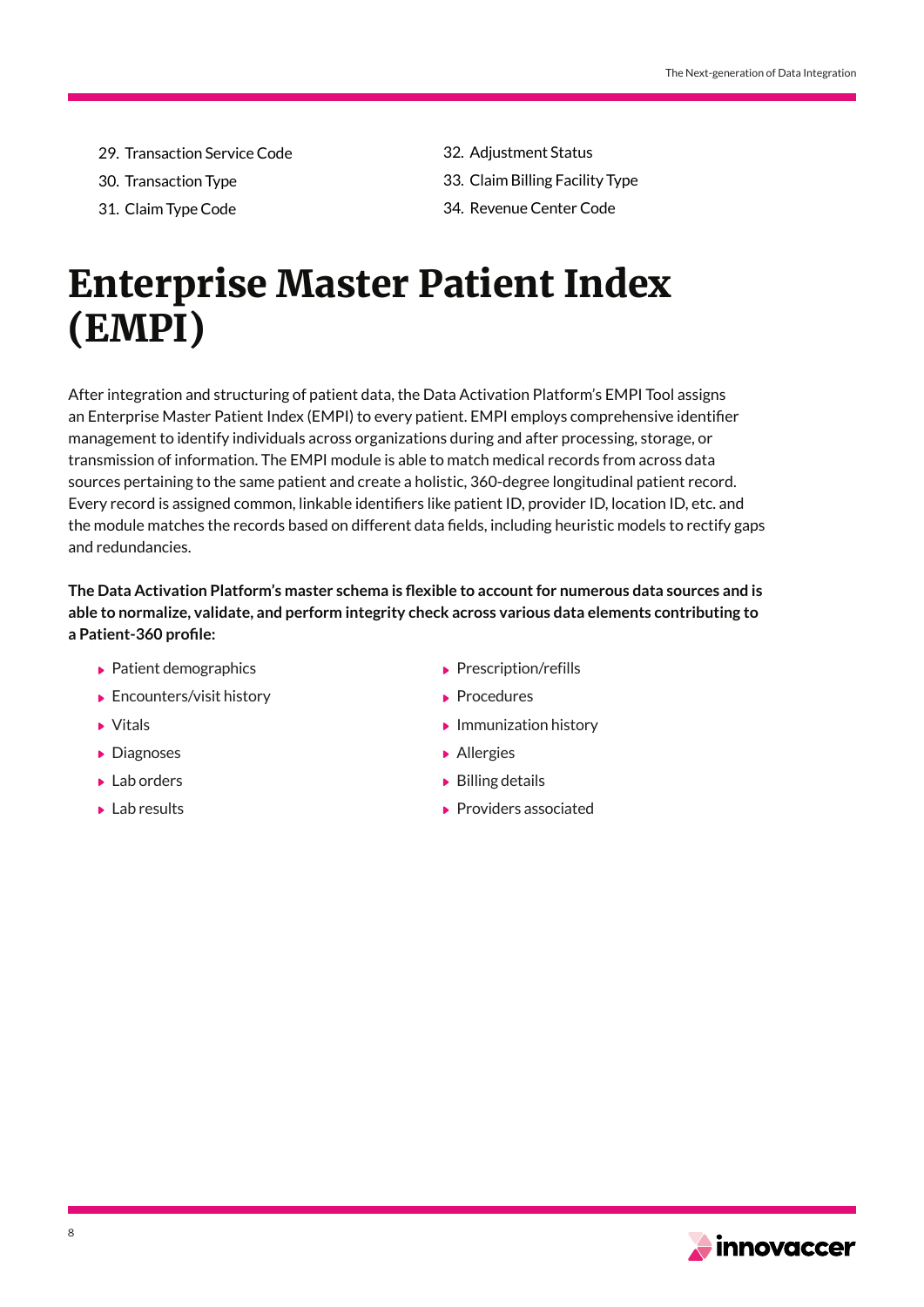# Data Integration Landscape

The Data Activation Platform is compatible with a number of widely-used health IT systems to integrate all incoming sources of health information- clinical, lab, financial, pharmacy. Here are some off-the-rack data sources the platform can integrate:

| <b>Domain</b>                                             | <b>Coding Standards</b>                                                                                                                                                                                                                                                                                                                                                                                                                                                                                                                                                                                                                                         |
|-----------------------------------------------------------|-----------------------------------------------------------------------------------------------------------------------------------------------------------------------------------------------------------------------------------------------------------------------------------------------------------------------------------------------------------------------------------------------------------------------------------------------------------------------------------------------------------------------------------------------------------------------------------------------------------------------------------------------------------------|
| Conditions                                                | SNOMED-CT                                                                                                                                                                                                                                                                                                                                                                                                                                                                                                                                                                                                                                                       |
| Medications                                               | RxNorm                                                                                                                                                                                                                                                                                                                                                                                                                                                                                                                                                                                                                                                          |
| <b>Medication Classifications</b>                         | NDF-RT                                                                                                                                                                                                                                                                                                                                                                                                                                                                                                                                                                                                                                                          |
| Labs                                                      | <b>LOINC</b>                                                                                                                                                                                                                                                                                                                                                                                                                                                                                                                                                                                                                                                    |
| Immunizations                                             | <b>CVX</b>                                                                                                                                                                                                                                                                                                                                                                                                                                                                                                                                                                                                                                                      |
| Allergies - Non-drugs                                     | UNII                                                                                                                                                                                                                                                                                                                                                                                                                                                                                                                                                                                                                                                            |
| Allergies - Ingredients                                   | NDF-RT                                                                                                                                                                                                                                                                                                                                                                                                                                                                                                                                                                                                                                                          |
|                                                           |                                                                                                                                                                                                                                                                                                                                                                                                                                                                                                                                                                                                                                                                 |
| Allergies - Drugs                                         | RxNorm                                                                                                                                                                                                                                                                                                                                                                                                                                                                                                                                                                                                                                                          |
| Measurements (e.g. vital signs)                           | <b>LOINC</b>                                                                                                                                                                                                                                                                                                                                                                                                                                                                                                                                                                                                                                                    |
| Documents (e.g. Discharge<br>Summaries or progress notes) | <b>LOINC</b>                                                                                                                                                                                                                                                                                                                                                                                                                                                                                                                                                                                                                                                    |
| Procedures                                                | SNOMED-CT                                                                                                                                                                                                                                                                                                                                                                                                                                                                                                                                                                                                                                                       |
| Financial/Billing                                         | ICD-9-CM: Volumes 1 & 2 for diagnosis codes<br>ICD-9-CM: Volume 3 for inpatient hospital procedures<br>NDC: National Drug Codes for retail pharmacy claims<br>HCPCS and CPT-4 <sup>®</sup> for physician services and other health services<br>HCPCS for all other substances, equipment, supplies, & other medical supplies<br>CDT <sup>®</sup> for dental services<br>NDC for retail pharmacy transactions<br>ABC Codes for registered users<br>Diagnostic Related Groups (DRGs)<br>• ASC X12N 837<br>• ASC X12N 820<br>• ASC X12N 834<br>• ASC X12N 835<br>• ASC X12N 270/271<br>• ASC X12N 278<br>• ASC X12N 276/277<br>• NCPDP Telecommunication Standards |

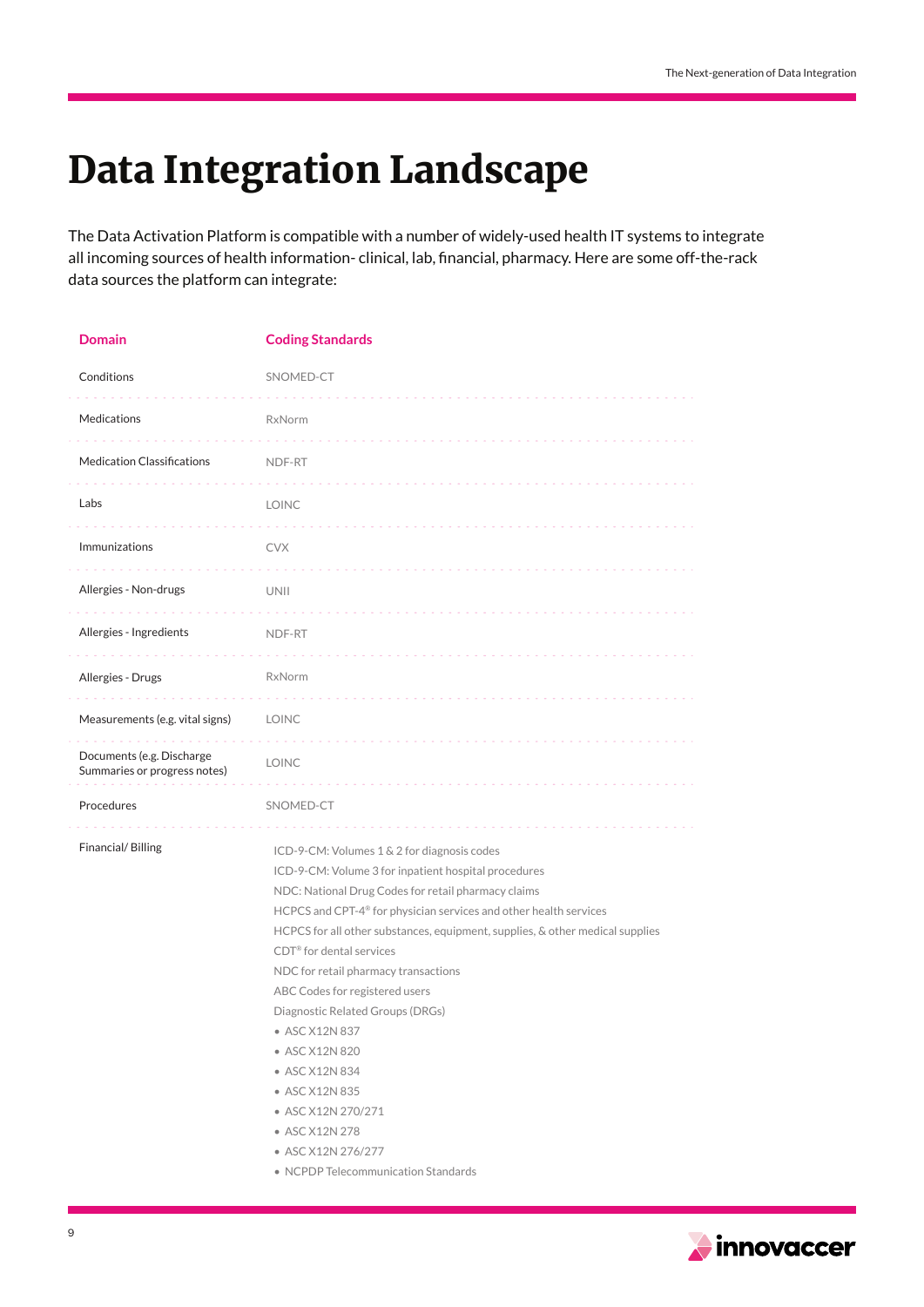### Two-way Interoperability

The biggest challenge organizations face in a network-oriented value-based care approach is having different ways of accessing data. There are several roadblocks on the road to interoperability like the lack of a common standard, restricting state privacy rules, workflow differences, incentives. Some systems are newly-developed and come with built-in interoperability whereas some legacy systems are not wired for data sharing and management. Significant information can be found in HIE connectivity files, HL7 feeds, CCD, flat files, etc. but with the lack of interoperability, the data systems remain disparate and disconnected.

### The Data Activation Platform is a truly interoperable platform, facilitating a bidirectional flow of information to help healthcare organizations create a technology backbone and empower them to deliver data-driven outcomes.

Without the means to exchange data, both patients and care teams have to suffer as the information is non-uniformly distributed among care teams. The bidirectional data exchange of the Data Activation Platform provides the capability to push-and-pull data from multiple systems. Care teams are empowered to ingest and send information back into the EHRs in the desired format with supported protocols, data, and standards such as TCP/IP, SFTP, FTP, HISP, HL7, FHIR, and a lot more. With an interactive set of views on performance dashboards, providers can use the summarized data to update the patient chart and share it across the network with standards-based connectivity routes to connect affiliate and authorized clinicians.

The Data Activation Platform is equipped to help providers achieve success with following features:

- **Handling multiple file systems:** The platform being a source-agnostic, Hadoop-based platform, can incorporate multiple file formats, allowing providers to quickly understand and gather meaningful insights out of siloed datasets.
- **Seamless connectivity:** The platform can connect to various health systems, providing them the access to unified patient records at the point of care, in addition to ADT feeds, lab test results, care plans, and much more.
- **Workflow integration and delta views:** The platform has CCOW-compliant EHR extensions to provide seamless access to a unified patient record and can provide a set of views with vital information accessible to the physician at the point of a click.
- **Community connectivity:** The platform uses standards-based connectivity routes to connect network physicians. They only have to subscribe to publish patient information into their EHR and Data Activation Platform does the rest behind the scenes, avoiding costly point-to-point interfaces.

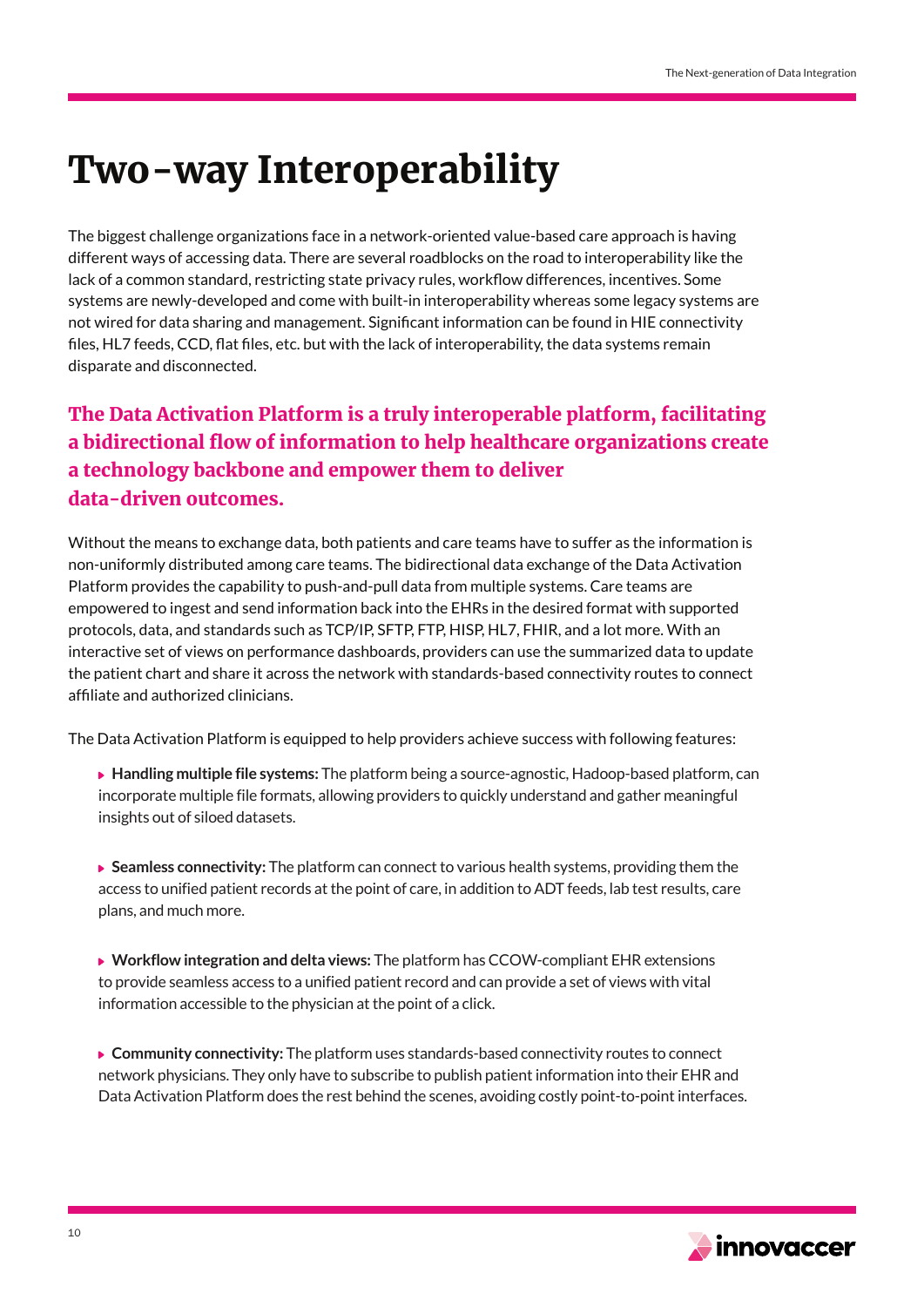**Semantics harmonization:** The lack of standardization makes data integration and exchange a challenge. The Data Activation Platform normalizes and standardizes data in a source-agnostic format, making it easier to achieve interoperability across disparate systems.

**Innovative platform:** To realize strategic goals of value-based reimbursement, healthcare organizations are adopting emerging payment models that require increased interoperability. The Data Activation Platform's service-oriented architecture helps providers catch up with the changes in the industry and deliver new solutions.

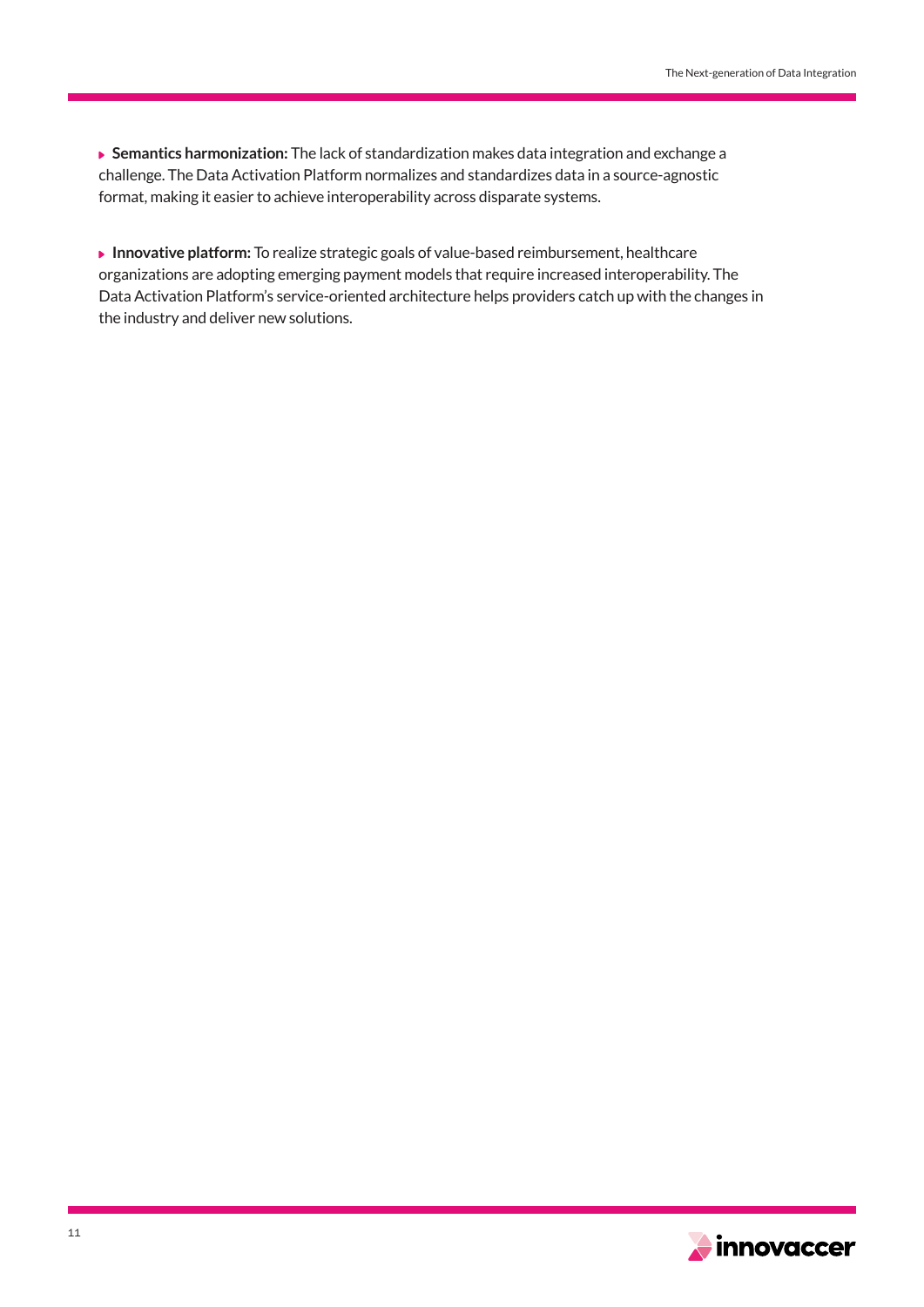# How is Innovaccer Leveraging AWS?

With its flexible, reliable, and scalable architecture; AWS powers the backbone of the Data Activation Platform. Using AWS's intelligent data processing and provisioning abilities, the Data Activation platform ingests and processes terabytes of healthcare data from diverse sources including Electronic Health Records, labs, pharmacies, hospitals, and labs regularly. It's AWS in the background supporting DAP that ensures administrators can spin up servers, upgrade, and downgrade resource allocation depending on the load balancing requirements. The efficient AWS infrastructure gives total control to developers ingesting large volumes of data from multiple systems so that our clients can get real-time insights delivered from analyzing huge datasets without any latencies and downtimes.

The platform utilizes an array of AWS services, including Amazon Relational Database Service to seamlessly exchange integrated patient records in real-time, Amazon Simple Storage Service to manage data ingestion from multiple sources, which is later ingested and analyzed through a Hadoop based cluster using Amazon Elastic Compute instances. Using AWS, Innovaccer delivers powerful insights to its healthcare customers to boost real-time collaboration for improved care delivery. The cloud platform ensures that Innovaccer can add or replace servers in minutes, save crucial time usually spent on infrastructure refreshes, and accelerate deployment times.

With Amazon Redshift, Innovaccer was able to achieve the best-rated time-to-value in transforming data to analytics and delivering ROI. Providing the capability to build and run ETL pipelines using drag and drop modules, Innovaccer's platform could integrate data across multiple sources in about half the time compared to industry standards and at 70% less cost. We were using EC2 servers for the entire Hadoop cluster and it usually ran 15-20 r4.4x large machines for 15-20 hours daily for each customer, the cost began to rise significantly.

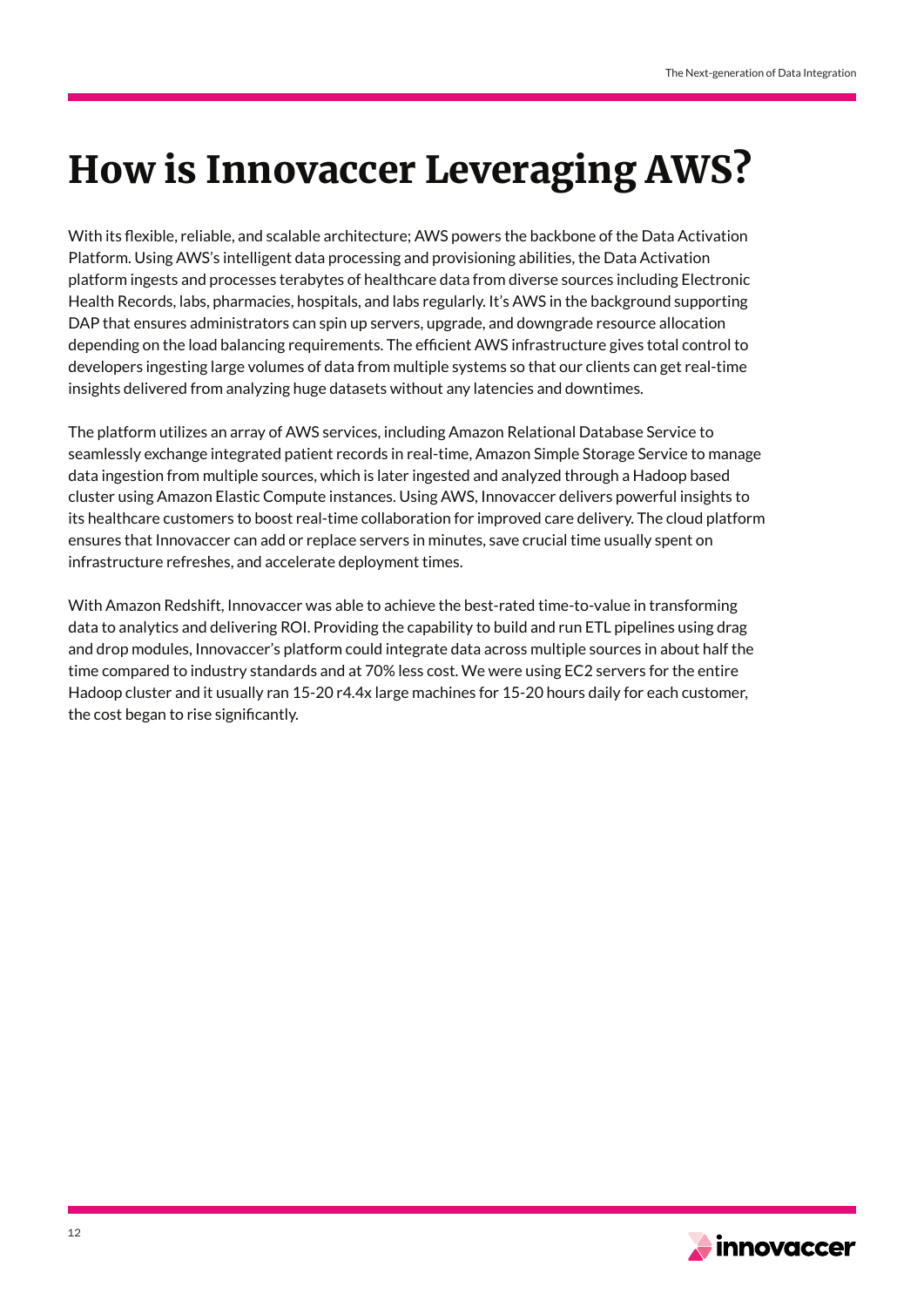## Conclusion

Thanks to technology and innovation, healthcare, much like any other sector is being transformed rapidly. The challenge for most health systems is the ability to integrate disparate data systems and developing a system to collect and record all patient information after discharge. The integration, aggregation, and harmonization of data to make it all available to multiple users across a network are daunting tasks for healthcare information technology.

Interoperability between healthcare systems is the most important step in achieving value-based care. There have to be new measures, new developments, and new tools to ensure timely data sharing, and in turn, better population health. There are many challenges along the way which have to be countered with a pragmatic approach about what data is required and how will it be exchanged.

With the Data Activation Platform's truly interoperable platform offering advanced analytics, bi-directional exchange capabilities to enhance communication, providers can worry less about data gaps or security; and work on improving care quality and sustaining their growth in the era of value-based reimbursements.

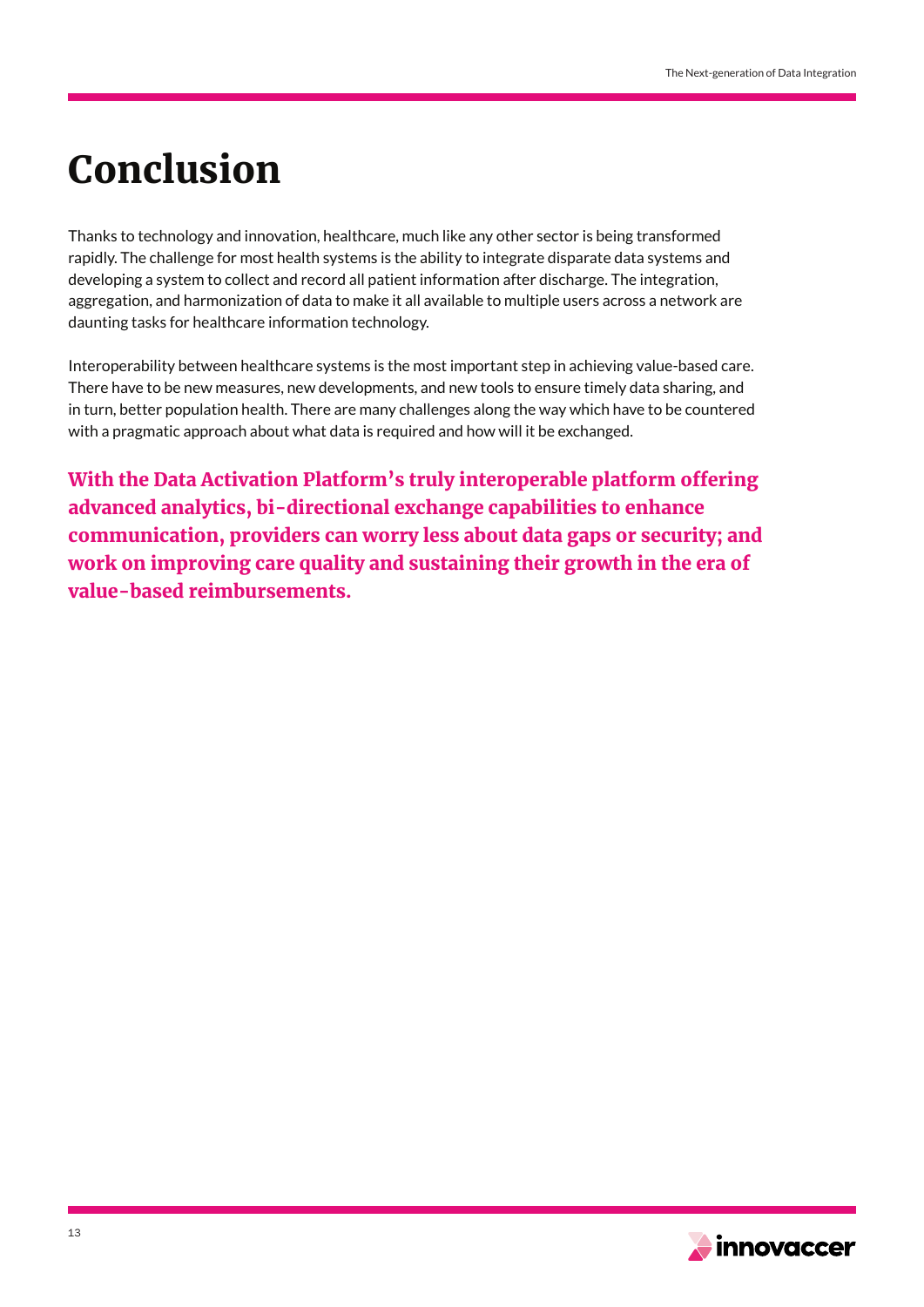### About Innovaccer

Innovaccer is a leading San Francisco-based healthcare technology company committed to making a powerful and enduring difference in the way care is delivered. The company leverages artificial intelligence and analytics to automate routine workflows and reduce manual overhead to facilitate more patient-centered care. Its Gartner and KLAS-recognized products have been deployed all over the U.S. across more than 1,000 locations, enabling more than 25,000 providers to transform care delivery and work collaboratively. Innovaccer's Data Activation Platform has been successfully implemented in healthcare institutions, government organizations, and corporate enterprises including Catholic Health Initiatives, MercyOne, Orlando Health, Hartford Healthcare, and Stratifi Health. By using the connected care framework, Innovaccer has unified 3.8 million patient records and generated more than \$400M in savings.

For more information, please visit innovaccer.com.

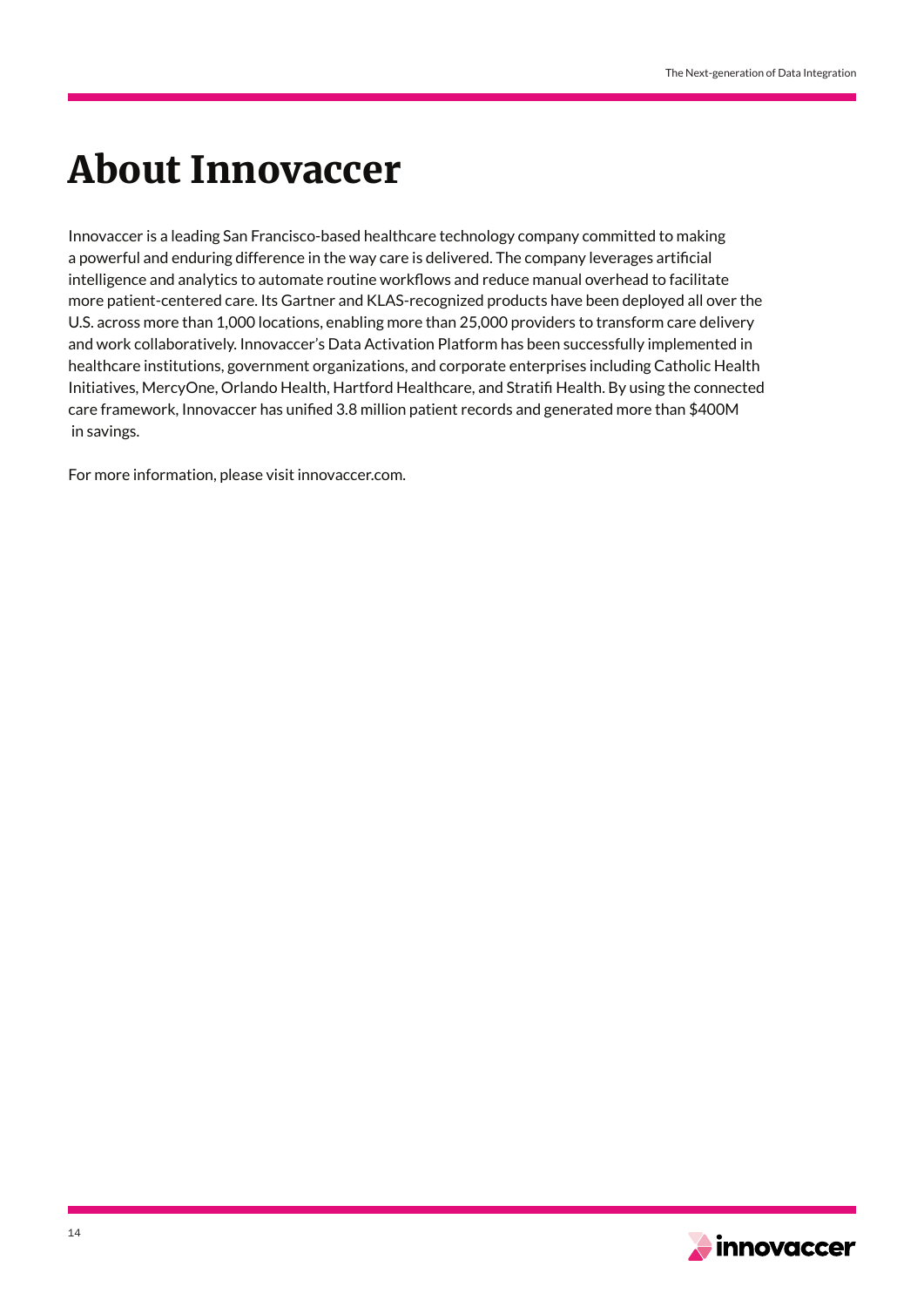### References

#### 1. Survey: Data integration challenges costing healthcare agencies billions,

https://searchhealthit.techtarget.com/blog/Health-IT-Pulse/Survey-Data-integration-challengescosting-healthcare-agencies-billions

2. 5 trends that will redefine your healthcare experience in 2015, Fortune

http://fortune.com/2015/01/14/5-trends-that-will-redefine-your-healthcare-experience-in-2015/

#### 3. Office-based Physician Electronic Health Record Adoption, The Office of National Coordinator for Health IT,

https://dashboard.healthit.gov/quickstats/pages/physician-ehr-adoption-trends.php

#### 4. Hospital Capability to Send and Receive Secure Electronic Messages, The Office of National Coordinator for Health IT,

https://dashboard.healthit.gov/quickstats/pages/FIG-Hospital-Capability-Secure-Electronic-Messaging.